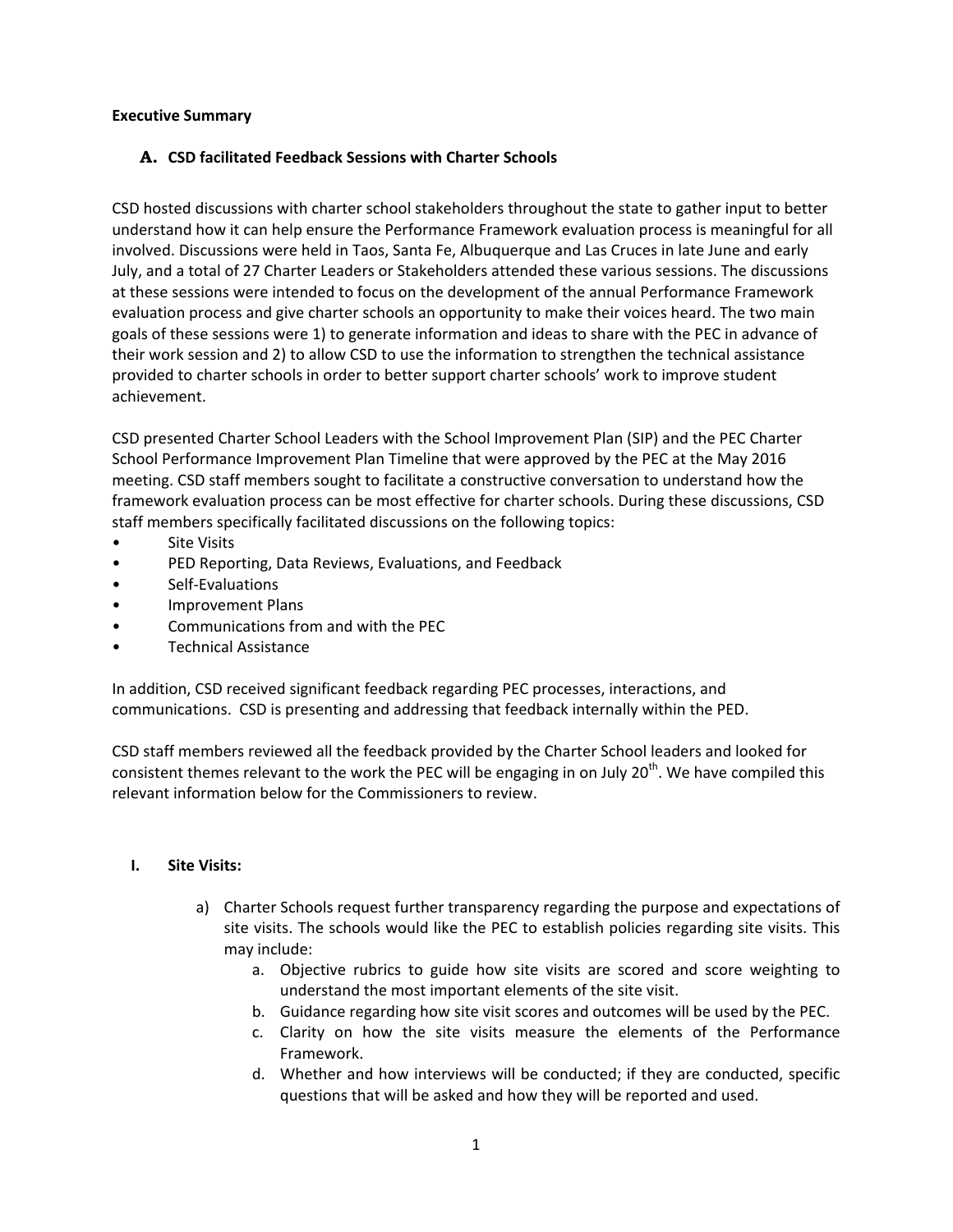- b) Charter Schools believe that the timing established by the PEC's timeline may be too limiting and may not be effective for all schools:
	- a. Spring is a difficult time for a visit due to testing, but winter may be too early. Schools will not have data to share with the CSD.
	- b. Several Charter School leaders suggested that each school's site visit should be conducted at the same time every year and that this date should be negotiated and written into their contracts.
	- c. Schools have indicated that they would like to be able to choose the best time of the year for their site visit. However, they have indicated they will need to better understand the purpose and use of the site visits to identify the best time for the visit.
- c) Charter Schools have made specific recommendations regarding what the purpose of the site visit should be and what elements should be, or should continue to be, part of the site visits. The Charter Schools would like to engage in a robust conversation with the PEC to develop protocols that will make site visits as meaningful as possible for everyone. Many times, the schools had varying views on the ideal purpose and structure for site visits. Some recommendations are provided below:
	- a. The site visits should be focused only on evaluating the performance frameworks.
	- b. The site visits should include additional elements beyond the performance framework, but these should be optional add-ons that can be selected or requested by schools.
	- c. First-year site visits should provide information and training.
	- d. Subsequent year site visits should include a follow up from prior years to see if the school sufficiently addressed areas of weakness. (Charter School Leaders requested that the site visit is seen as part of a continuous cycle of improvement and not just a "one-time" opportunity.)
	- e. Site visits should include both the file reviews and classroom visits that occurred in the previous year (SY 2015-16) as well as conversations with parents, students, teachers, and board members.
	- f. Classroom visits should be longer and more comprehensive.
	- g. Prior to the site visit, schools should identify 3-5 strengths and weaknesses; these should drive the site visit.

# **II. Data Collection and Review:**

- a) Leaders shared their concerns over duplicative reporting (although few specifics were offered).
	- a. One specific concern was the collection of budget information through the PEC's questionnaire in the Financial Performance Framework; schools feel that is data already available within the PED and they should not be required by the PEC to provide that information again.
	- b. They indicated that providing greater guidance and clarity on how each element of the organizational framework is to be evaluated may identify duplication and provide an opportunity to eliminate duplicative reporting.
- b) Clarity may be provided by development of PEC specific policies and processes. These will help charter school leaders better understand the roles and responsibilities of the PEC and PED.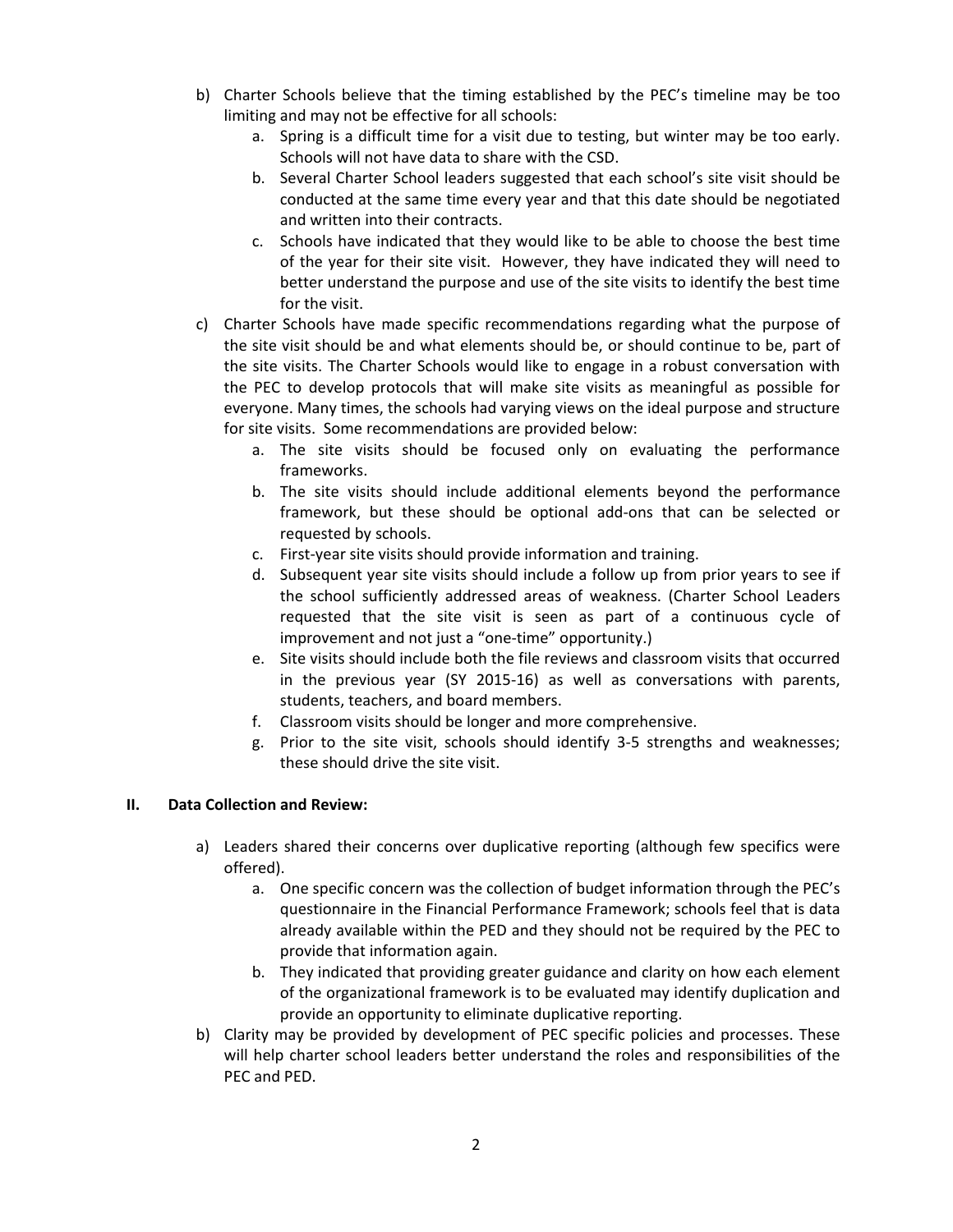- c) Charter School leaders expressed concerns that the negotiated "academic goals" and state letter grades are duplicative academic measures. Many indicated that they felt pressured into creating academic goals and eliminating mission specific goals.
	- a. Because all public schools are accountable for academic performance through the letter grades, schools wanted to move away from the PEC's negotiated short cycle academic goals.
	- b. The schools want the PEC to focus on the mission specific goals that reflect how the schools are different from traditional schools.

## **III. Self-Assessment:**

- a) Charter School Leaders wanted to understand the purpose of the PEC's Self-Assessment.
	- i. Why has the PEC required this?
	- ii. How will this information be used by the PEC?
	- iii. How will this information be used by the CSD?
	- iv. How will this information fit into the school's annual performance framework evaluation?
	- v. What should schools gain from this process?
	- vi. How does this process work with/align to the site visits?
	- vii. They do not believe all schools will provide honest or accurate assessments.
- b) Charter schools leaders wanted to understand how they are supposed to conduct this assessment.
	- i. What is the form or format?
	- ii. What information do they need to provide?
	- iii. What is specifically required/evaluated for each indicator—specifically in the organizational framework?
	- iv. Are they required to provide supporting documents and materials? If so, how would they provide these?
- c) The majority of the Charter School Leaders expressed their concern that this appears to have been decided without their input or feedback.
	- i. The Self-Assessment appears to conflict with current contracts and frameworks.
	- ii. They do not see how this can have value and be a good use of their time.
- d) Charter school leaders felt the timeline provided by the PEC did not make sense for academic evaluations.
	- i. Goal data is often not received until the end of the year, or in some cases, later.
	- ii. There was disagreement about whether this process would be most helpful before or after the site visit.
		- 1. If before, it should direct the site visit process.
		- 2. If after, it should contain responses to the site visit findings.
			- a. If it is not used in this manner, it could devalue the work and findings of the CSD; this would be inappropriate.

### **IV. Improvement Plan:**

- a) Schools indicated a concern that the form provided does not work for their schools, will result in duplicative work, and does not recognize the autonomy of charter schools.
	- i. Schools already complete improvement plans for other entities in different formats. Schools expressed concern they are being required to "translate" those existing improvement plans to this new form.
		- 1. Audit CAPs